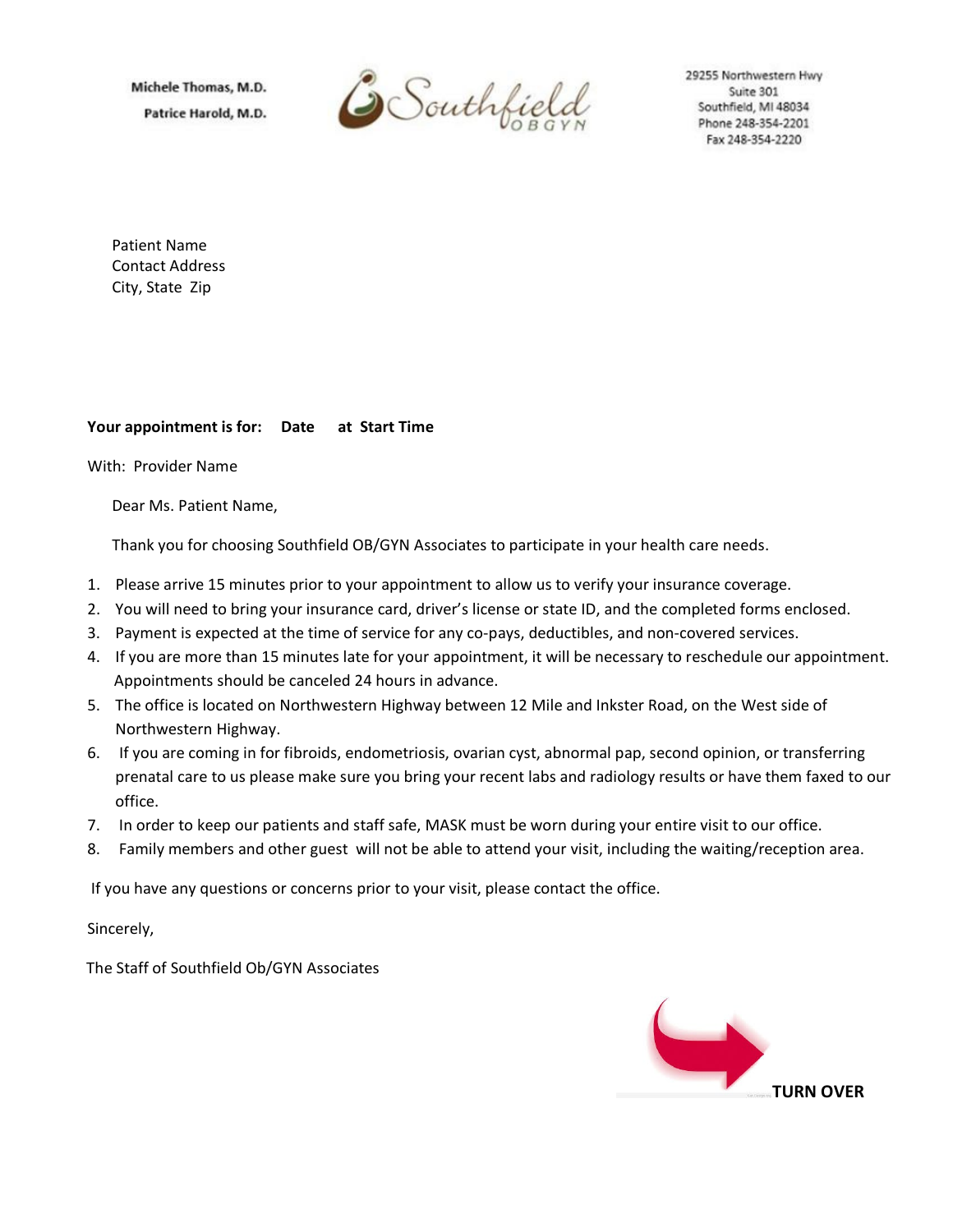## Michele Thomas, M.D.

Patrice Harold, M.D.



29255 Northwestern Hwy Suite 301 Southfield, MI 48034 Phone 248-354-2201 Fax 248-354-2220

| Name                                                                                                                    | Address:                                                                                                                                                                                                                                                                                                                                                                                              |
|-------------------------------------------------------------------------------------------------------------------------|-------------------------------------------------------------------------------------------------------------------------------------------------------------------------------------------------------------------------------------------------------------------------------------------------------------------------------------------------------------------------------------------------------|
| (Middle Initial)<br>(Last)<br>(First)                                                                                   |                                                                                                                                                                                                                                                                                                                                                                                                       |
|                                                                                                                         | Home Phone (                                                                                                                                                                                                                                                                                                                                                                                          |
|                                                                                                                         | Cell Phone (                                                                                                                                                                                                                                                                                                                                                                                          |
|                                                                                                                         | Email Address:                                                                                                                                                                                                                                                                                                                                                                                        |
| <b>Marital Status:</b>                                                                                                  |                                                                                                                                                                                                                                                                                                                                                                                                       |
| Married   Single   Divorced Widow                                                                                       | Preferred Contact phone number is:                                                                                                                                                                                                                                                                                                                                                                    |
|                                                                                                                         | Home     Mobile     Work                                                                                                                                                                                                                                                                                                                                                                              |
| <b>Patient Race:</b>                                                                                                    |                                                                                                                                                                                                                                                                                                                                                                                                       |
| <b>Black or African American</b><br>White                                                                               |                                                                                                                                                                                                                                                                                                                                                                                                       |
| American Indian or Alaska NA<br>Asian                                                                                   |                                                                                                                                                                                                                                                                                                                                                                                                       |
| Native Hawaiian or Pacific Islander<br>Other Race                                                                       | Emergency Cell (<br>$\begin{picture}(150,10) \put(0,0){\dashbox{0.5}(10,0){ }} \put(150,0){\circle{10}} \put(150,0){\circle{10}} \put(150,0){\circle{10}} \put(150,0){\circle{10}} \put(150,0){\circle{10}} \put(150,0){\circle{10}} \put(150,0){\circle{10}} \put(150,0){\circle{10}} \put(150,0){\circle{10}} \put(150,0){\circle{10}} \put(150,0){\circle{10}} \put(150,0){\circle{10}} \put(150,$ |
| Hispanic or Latino                                                                                                      |                                                                                                                                                                                                                                                                                                                                                                                                       |
|                                                                                                                         |                                                                                                                                                                                                                                                                                                                                                                                                       |
| <b>Primary Language Spoken:</b>                                                                                         |                                                                                                                                                                                                                                                                                                                                                                                                       |
| English Spanish Other: Specify                                                                                          |                                                                                                                                                                                                                                                                                                                                                                                                       |
|                                                                                                                         |                                                                                                                                                                                                                                                                                                                                                                                                       |
| Primary Insurance Company: 2008. [19] Primary Insurance Company:                                                        |                                                                                                                                                                                                                                                                                                                                                                                                       |
| Primary Guarantor Name:                                                                                                 |                                                                                                                                                                                                                                                                                                                                                                                                       |
|                                                                                                                         |                                                                                                                                                                                                                                                                                                                                                                                                       |
| Primary Guarantor Date of Birth: 2008. [2010] Primary Guarantor Date of Birth:                                          |                                                                                                                                                                                                                                                                                                                                                                                                       |
|                                                                                                                         |                                                                                                                                                                                                                                                                                                                                                                                                       |
|                                                                                                                         |                                                                                                                                                                                                                                                                                                                                                                                                       |
|                                                                                                                         |                                                                                                                                                                                                                                                                                                                                                                                                       |
|                                                                                                                         |                                                                                                                                                                                                                                                                                                                                                                                                       |
|                                                                                                                         |                                                                                                                                                                                                                                                                                                                                                                                                       |
|                                                                                                                         |                                                                                                                                                                                                                                                                                                                                                                                                       |
| Secondary Guarantor Date of Birth: ______________________                                                               | Fax (                                                                                                                                                                                                                                                                                                                                                                                                 |
| Secondary Guarantor Employer:<br>1980 - Productor American Barrow (1980)                                                |                                                                                                                                                                                                                                                                                                                                                                                                       |
|                                                                                                                         | Please Check yes or no:                                                                                                                                                                                                                                                                                                                                                                               |
|                                                                                                                         | Do you have a legal written document which allows a                                                                                                                                                                                                                                                                                                                                                   |
|                                                                                                                         | specific person to make medical decisions for you; if you                                                                                                                                                                                                                                                                                                                                             |
|                                                                                                                         | are not able to? (Advance Directives)                                                                                                                                                                                                                                                                                                                                                                 |
|                                                                                                                         | $\overline{\phantom{a}}$ Yes or $\lfloor \underline{\phantom{a}}$ No                                                                                                                                                                                                                                                                                                                                  |
|                                                                                                                         |                                                                                                                                                                                                                                                                                                                                                                                                       |
|                                                                                                                         |                                                                                                                                                                                                                                                                                                                                                                                                       |
|                                                                                                                         | consent to investigation and treatment upon each visit, including a consent to investigation and treatment upon each visit, including a                                                                                                                                                                                                                                                               |
| medication history for medication reconciliation/prescription(s). I hereby authorize Dr. Patrice Harold and Dr. Michele |                                                                                                                                                                                                                                                                                                                                                                                                       |
| Thomas to bill my insurance carrier for services rendered. In the event that my insurance carrier does not pay, I agree |                                                                                                                                                                                                                                                                                                                                                                                                       |

that I am responsible for payment. I understand failure of payment may be sent to a collections company.

| Patient Signature  | Date |  |  |
|--------------------|------|--|--|
| Guardian Signature | Date |  |  |

| Date: |  |  |
|-------|--|--|
|       |  |  |
|       |  |  |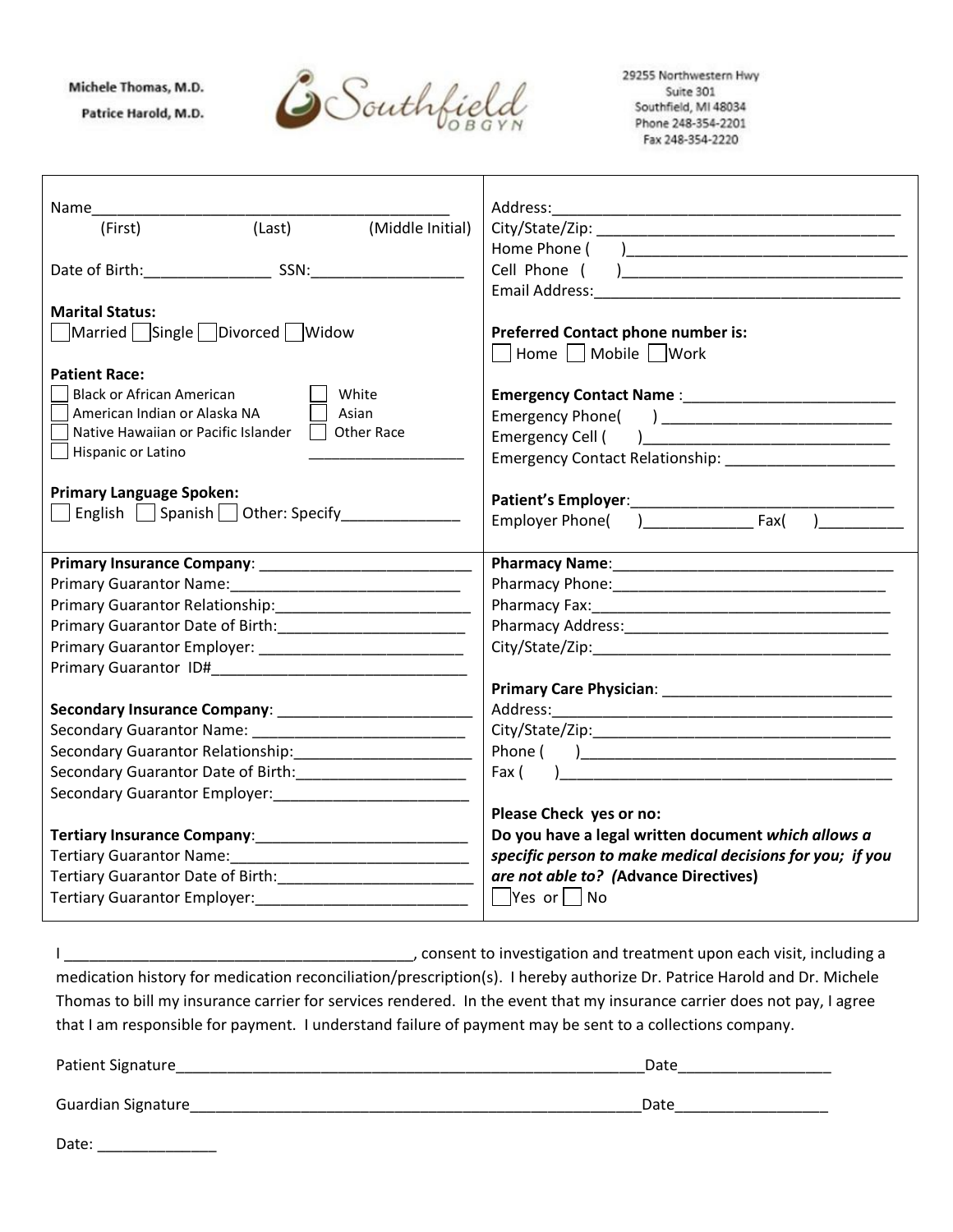| Have you ever had a Mammogram Ves No If yes when? ____________                                                                 |                                                                                                      |  |  |  |
|--------------------------------------------------------------------------------------------------------------------------------|------------------------------------------------------------------------------------------------------|--|--|--|
|                                                                                                                                |                                                                                                      |  |  |  |
|                                                                                                                                | What age was your first period? ________ How heavy is your flow? ___________________________________ |  |  |  |
|                                                                                                                                |                                                                                                      |  |  |  |
| Are you sexually active? $\Box$ Yes $\Box$ No Do you have pain with intercourse? $\Box$ Yes $\Box$ No                          |                                                                                                      |  |  |  |
|                                                                                                                                |                                                                                                      |  |  |  |
| For patients ages 12-26, have you received the Gardasil (Human Papilloma Virus) Immunization? Yes or No (see below)            |                                                                                                      |  |  |  |
| <b>If No</b> , have you ever received information on the Gardasil Immunization (Human Papilloma Virus)? Yes or No (circle one) |                                                                                                      |  |  |  |
| If Yes, When did you complete all three injections?_______                                                                     |                                                                                                      |  |  |  |
|                                                                                                                                | Are you allergic to any medications? Ves No DPenicillin Codeine Dodine DLatex Tape Dother ________   |  |  |  |
|                                                                                                                                |                                                                                                      |  |  |  |

| <b>Total Pregnancies:</b> | How many? | List year for each and type of delivery: |
|---------------------------|-----------|------------------------------------------|
| Full-Term                 |           |                                          |
| Pre-term                  |           |                                          |
| Living                    |           |                                          |
| Adopted                   |           |                                          |
| Miscarriage               |           |                                          |
| Abortion                  |           |                                          |

\_\_\_\_\_\_\_\_\_\_\_\_\_\_\_\_\_\_\_\_\_\_\_\_\_\_\_\_\_\_\_\_\_\_\_\_\_\_\_\_\_\_\_\_\_\_\_\_\_\_\_\_\_\_\_\_\_\_\_\_\_\_\_\_\_\_\_\_\_\_\_\_\_\_\_\_\_\_\_\_\_\_\_\_\_\_\_\_\_\_\_\_\_\_\_

| Have you ever had Surgery? $ $ $ Yes $ $ No$ If yes what and when? Explain:             |  |  |                                     |  |
|-----------------------------------------------------------------------------------------|--|--|-------------------------------------|--|
| Have you ever been in any major Accidents/Hospitalizations?   Yes   No If yes, Explain: |  |  |                                     |  |
| Level of Education: Grade school High School College                                    |  |  | Post Graduate <b>Artica Advisor</b> |  |
| Is there anything else regarding your health that the doctor needs to know?             |  |  |                                     |  |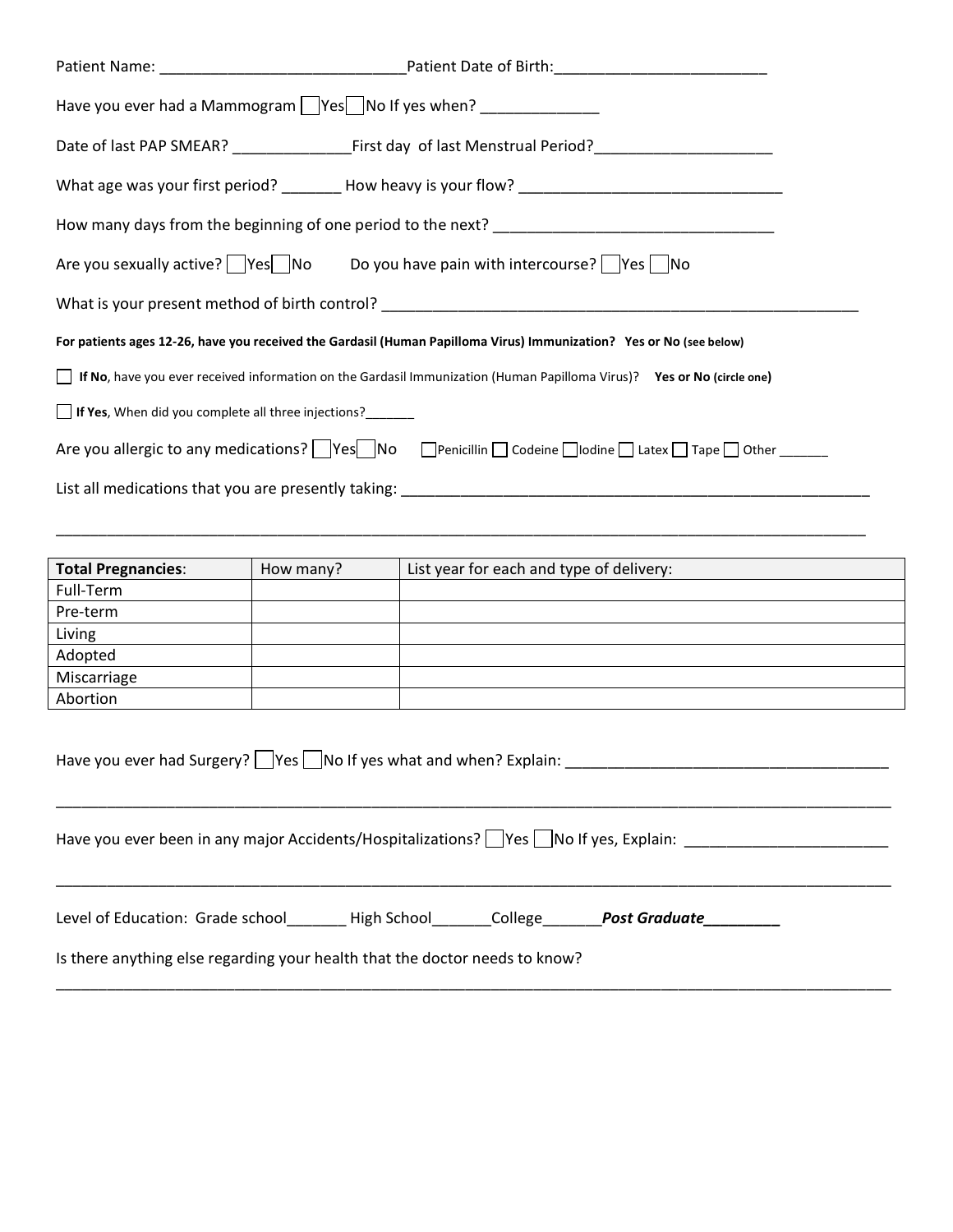*FAMILY HISTORY: PLEASE LIST BELOW IF YOU OR ANYONE IN YOUR FAMILY HAS HAD ANY OF THE FOLLOWING:*

| <b>SELF</b> |  | <b>Condition: CHECK BELOW</b>  |  | Family<br>(FATHER SIDE) LIST below<br><b>Member</b><br>Father, sister, brother, |                          | (MOTHER SIDE) List below<br>Mother, sister, brother, |  |
|-------------|--|--------------------------------|--|---------------------------------------------------------------------------------|--------------------------|------------------------------------------------------|--|
|             |  |                                |  |                                                                                 | aunt, uncle, grandparent | aunt, uncle, grandparent                             |  |
|             |  | Asthma                         |  |                                                                                 |                          |                                                      |  |
|             |  | Cancer: (specify, what kind)   |  |                                                                                 |                          |                                                      |  |
|             |  | <b>Diabetes</b>                |  |                                                                                 |                          |                                                      |  |
|             |  | Endometriosis                  |  |                                                                                 |                          |                                                      |  |
|             |  | Epilepsy                       |  |                                                                                 |                          |                                                      |  |
|             |  | Fibroids                       |  |                                                                                 |                          |                                                      |  |
|             |  | <b>Heart Disease or Murmur</b> |  |                                                                                 |                          |                                                      |  |
|             |  | Hepatitis                      |  |                                                                                 |                          |                                                      |  |
|             |  | High Blood Pressure            |  |                                                                                 |                          |                                                      |  |
|             |  | High Cholesterol               |  |                                                                                 |                          |                                                      |  |
|             |  | Kidney/Liver Disease           |  |                                                                                 |                          |                                                      |  |
|             |  | Lung Problems: (specify)       |  |                                                                                 |                          |                                                      |  |
|             |  | Migraine Headaches             |  |                                                                                 |                          |                                                      |  |
|             |  | Musculature: (specify)         |  |                                                                                 |                          |                                                      |  |
|             |  | <b>Nervous Condition</b>       |  |                                                                                 |                          |                                                      |  |
|             |  | Severe Depression              |  |                                                                                 |                          |                                                      |  |
|             |  | Skeletal issues:(specify)      |  |                                                                                 |                          |                                                      |  |
|             |  | Stroke                         |  |                                                                                 |                          |                                                      |  |
|             |  | <b>Suicidal Thoughts</b>       |  |                                                                                 |                          |                                                      |  |
|             |  | <b>Thyroid Condition</b>       |  |                                                                                 |                          |                                                      |  |
|             |  | Ulcers                         |  |                                                                                 |                          |                                                      |  |
|             |  | Other: (specify)               |  |                                                                                 |                          |                                                      |  |
|             |  | Other: (specify)               |  |                                                                                 |                          |                                                      |  |

*Do YOU have or have you had any of the following:*

| Anemia                         | <b>Hemorrhoids</b>       | <b>HIV</b>      | Chlamydia            |
|--------------------------------|--------------------------|-----------------|----------------------|
| Blood Transfusions             | <b>Infertility</b>       | <b>Herpes</b>   | Crabs                |
| <b>Urinary Tract Infection</b> | <b>Painful Periods</b>   | <b>Syphilis</b> | <b>Trichomonas</b>   |
| <b>Bone Density When:</b>      | <b>Pelvic Infections</b> | Gonorrhea       | <b>Genital Warts</b> |
|                                |                          |                 |                      |
| <b>Colonoscopy When:</b>       |                          |                 |                      |

| Yes        | <b>NO</b> | If yes how much?<br>How long? |
|------------|-----------|-------------------------------|
|            |           | when did you quit?            |
| Yes        | No.       | If yes how often?             |
| <b>Yes</b> | No        | If yes how much/often         |
| Yes        | No        | If yes, how much/often        |
| <b>Yes</b> | <b>No</b> | If yes, how much/often/when   |
| Yes        | No        | If yes, how much/often/when   |
| Yes        | <b>No</b> | If yes, how much/often/when   |
|            |           |                               |

**Do you accept blood transfusions?** Pes **P** No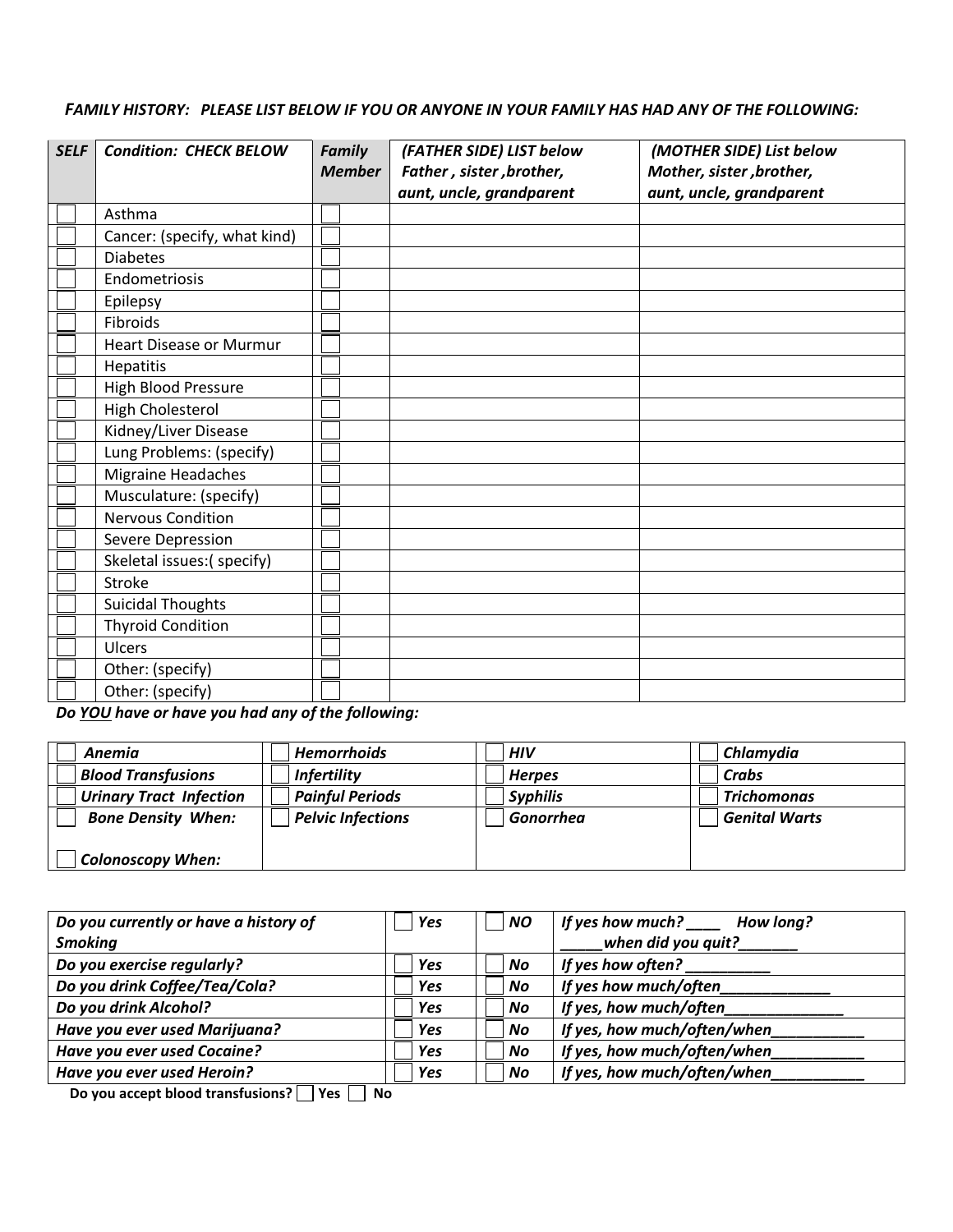## **Patient Name**

| <b>FAMILY HISTORY OF CANCER</b> |   | <b>SELF</b>                                                                      | <b>WHICH FAMILY MEMBER</b>                           |                     |                                  |
|---------------------------------|---|----------------------------------------------------------------------------------|------------------------------------------------------|---------------------|----------------------------------|
|                                 |   |                                                                                  | (Consider parents, children, siblings, aunts/uncles, |                     |                                  |
|                                 |   |                                                                                  |                                                      |                     | nieces/nephews, and grandparents |
|                                 |   |                                                                                  |                                                      | <b>MOTHERS SIDE</b> | <b>FATHERS SIDE</b>              |
| Υ                               | N | <b>EXAMPLE: Breast Cancer BEFORE AGE 50</b>                                      |                                                      |                     | Aunt, age 48                     |
| Υ                               | N | Ovarian OR Pancreatic Cancer, 1 <sup>st</sup> or 2 <sup>nd</sup>                 |                                                      |                     |                                  |
|                                 |   | Degree relative, at any age                                                      |                                                      |                     |                                  |
| Υ                               | N | Breast Cancer, 1 <sup>st</sup> OR 2 <sup>nd</sup> degree relative                |                                                      |                     |                                  |
|                                 |   | <b>BEFORE AGE 50</b>                                                             |                                                      |                     |                                  |
| Υ                               | N | YOU had/have breast cancer AT ANY AGE                                            |                                                      |                     |                                  |
|                                 |   |                                                                                  |                                                      |                     |                                  |
| Υ                               | N | 3 or more breast cancers AT ANY AGE,                                             |                                                      |                     |                                  |
|                                 |   | <b>Same side of Family</b>                                                       |                                                      |                     |                                  |
| Υ                               | N | Ashkenazi Jewish ancestry and 1 breast cancer                                    |                                                      |                     |                                  |
|                                 |   | AT ANY AGE, 1 <sup>ST</sup> 2 <sup>ND</sup> , OR 3 <sup>RD</sup> degree relative |                                                      |                     |                                  |
| Υ                               | N | Triple negative Breast Cancer, Before Age 60                                     |                                                      |                     |                                  |
|                                 |   | (ER, PR HER negative receptor status)                                            |                                                      |                     |                                  |
| Υ                               | N | Male Breast cancer AT ANY AGE                                                    |                                                      |                     |                                  |
|                                 |   | <b>OR</b> Aggressive Prostate Cancer (Gleason>7)                                 |                                                      |                     |                                  |
| Υ                               | N | One 1 <sup>st</sup> degree relative with colon or uterine                        |                                                      |                     |                                  |
|                                 |   | (endometrial) cancer, <b>BEFORE AGE 50</b> )                                     |                                                      |                     |                                  |
| Υ                               | N | Two 1 <sup>st</sup> degree relative with colon or uterine                        |                                                      |                     |                                  |
|                                 |   | (endometrial or *Lynch cancers, ONE BEFORE                                       |                                                      |                     |                                  |
|                                 |   | AGE 50, Same Side of Family                                                      |                                                      |                     |                                  |
| Υ                               | N | Three or more colon, uterine (endometrial or                                     |                                                      |                     |                                  |
|                                 |   | *Lynch cancers AT ANY AGE, Same side of                                          |                                                      |                     |                                  |
|                                 |   | family                                                                           |                                                      |                     |                                  |
| Υ                               | N | YOU have/had colon or uterine (endometrial)                                      |                                                      |                     |                                  |
|                                 |   | Cancer BEFORE AGE 65                                                             |                                                      |                     |                                  |
| Y                               | N | Have any of your family members been tested                                      |                                                      |                     |                                  |
|                                 |   | for Brac I or II                                                                 |                                                      |                     |                                  |